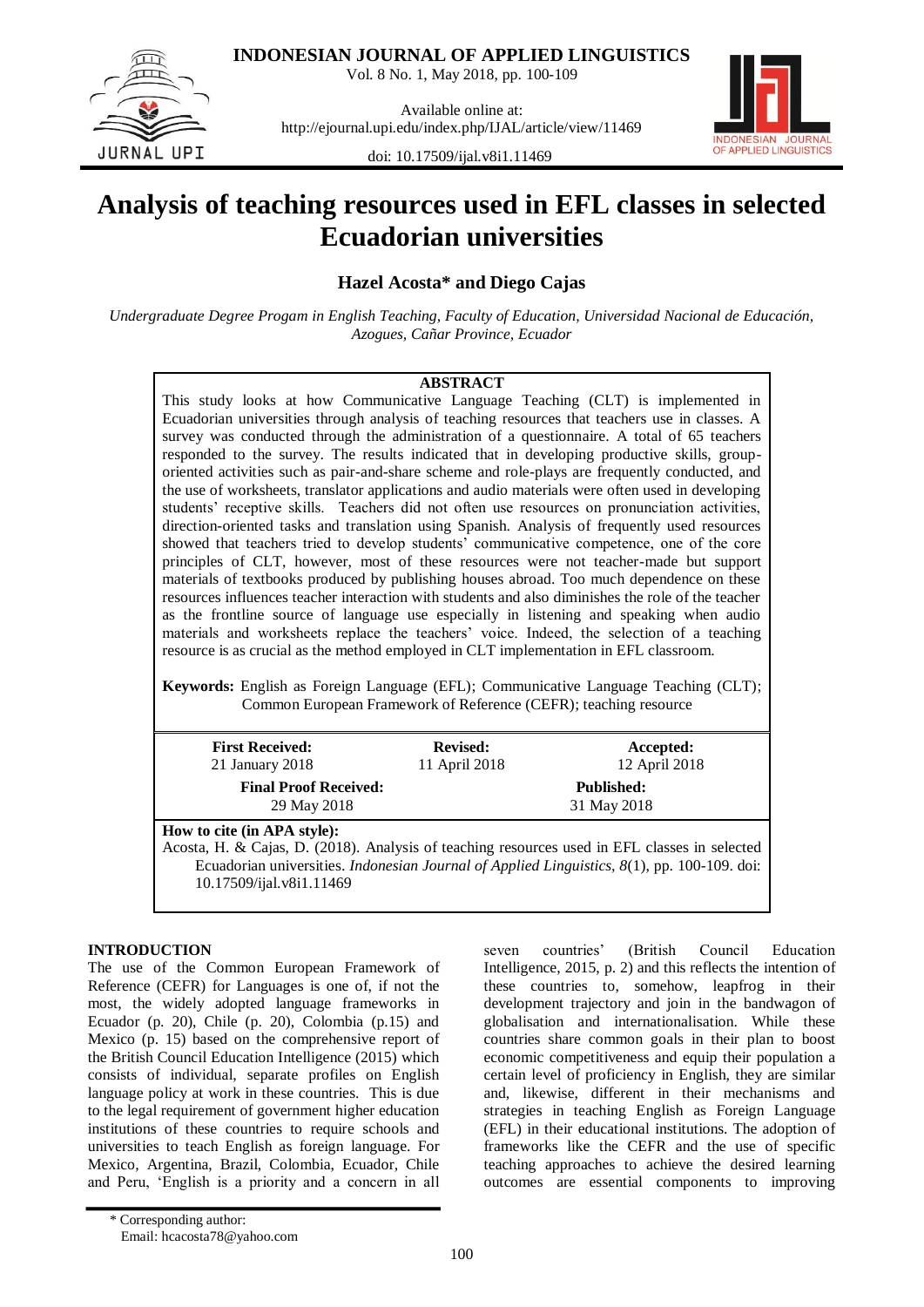English language teaching. However, when teachers have insufficient knowledge about teaching approaches like the Communicative Language Teaching (CLT), the implementation at the classroom level may not be effective. Students may not understand and learn well; thus, nothing significant is achieved in improving instruction. Based on the report of Cronquist and Fiszbein (2017, p. 3), 'English proficiency is very low' in the Latin American region. Analysing how a teaching approach is implemented in the teaching-learning process is key in identifying the factors that impede and facilitate effective learning of English. It is worth knowing whether or not an approach like the CLT is well understood and put into practice in the classrooms.

Ecuador is one of these seven countries that have been in the frontline of EFL implementation in all levels of education. In its efforts to teach English from a clear and well-founded basis, most universities and the Ministry of Education, the office in charge of basic education to children age 6 until 17 years old, have referenced the CEFR as framework for curricular planning and implementation. Students" progress and promotion is denoted by advancements in levels from A1 to B2. In higher education, majority of universities require students to achieve B2 level before a degree is conferred to them. In public schools, the Ecuadorian government has made it mandatory to teach children English in the second grade hoping that after 12- year completion of basic education, they would reach B1 level. The offering of English based on the CEFR is not exclusive to formal education. Many institutes and technology schools also offer English in an attempt to increase students' employability when they finish their course or program. There are also companies that offer short training in English to students who are interested to improve their level before entering the university. Generally, English is considered a priority among foreign languages taught in Ecuador and the view that it is a globalising tool justifies the need to teach it to its students. The 'CEFR emphasizes learners' communicative needs" (p. 14) where "tasks and interaction' (Cambridge ESOL, 2011, p.14) characterise content delivery and where communicative language teaching (CLT) is its overarching approach. According to Richards and Rogers (1986), the goal of CLT is communicative competence (cited in Li, 1998, p. 678), which is aimed at developing learners' ability to use English in real life settings. Most universities in Ecuador view the development of communicative needs as primal in teaching English. If students can converse and can integrate the four skills - reading, listening, writing and speaking, grammar and structure are just secondary. CLT has become so popular that it has become the teaching mantra of almost every English teacher.

## **Views, Understanding, and Implementation of CEFR in Ecuador**

The release of Article 124 of the Higher Education Law (Higher Education Council, 2012) was the impetus in the teaching of foreign language as a requirement for graduation in Ecuadorian universities. All language centres of universities must require their students to achieve a "sufficiency" level of proficiency in a foreign language either as part of their academic curriculum or extracurricular course. They were compelled to identify a foreign language that they could offer to their students, and among foreign languages taught in Ecuadorian universities, English has always been the preferred choice.

In their attempt to base their decisions on an established framework, language policy implementers in the country have adopted the scales of the CEFR as parameter of placement, assessment and promotion of students (Article 31 of the Academic Regimen Regulation, Higher Education Council, 2014). University language centres use level descriptors where a descriptor is divided into two and each level corresponds to a semester. When a student is promoted after a semester, it is assumed that one level descriptor is achieved.

The implementation of the CEFR in Ecuador is prescriptive in a lot of aspects. First, the implementing guidelines which were released by the country"s network of language directors or RANI suggested that the implementation of the CEFR is to be conceptualised in a structured manner with specific number of hours and courses or levels. Universities are advised to develop their EFL curriculum around a list of topics, which is often derived from units of a textbook. Second, most universities, by practice, select publishing houses that offer a complete package with contents that correspond to the achievement of CEFR levels. Adherence to the contents and activities of the books are highly encouraged, and, in most cases, required. Third, assessments of students' learning outcomes are either based on the prepared exercises of books or they are required to take international standard tests such as the TOEFL and IELTS before completion of their degree.

The history of the popularity and widespread use of the CEFR in Ecuador is not well documented due to lack of research data. There are two possible reasons why CEFR has become like a 'household name' in EFL language policy. First, there seems to be lack of experts in EFL in the country who can formulate EFL policies and frameworks tailor-made to Ecuadorian context. Second, most Ecuadorian universities are dependent on imported books in teaching English. Publishers of these books guarantee directors that the conceptualisation of its contents, learning outcomes and assessment are based from the CEFR and its level descriptors; but the context and the learning environments of any country where these materials are used are not considered.

The use of CEFR in Ecuador has benefited universities. First, the CEFR has reference level descriptors that serve as guide in determining the desired level of proficiency that a student who is learning English is expected to achieve. Second, clear descriptions of proficiency levels such as B1, for example, inform authorities and teachers that "students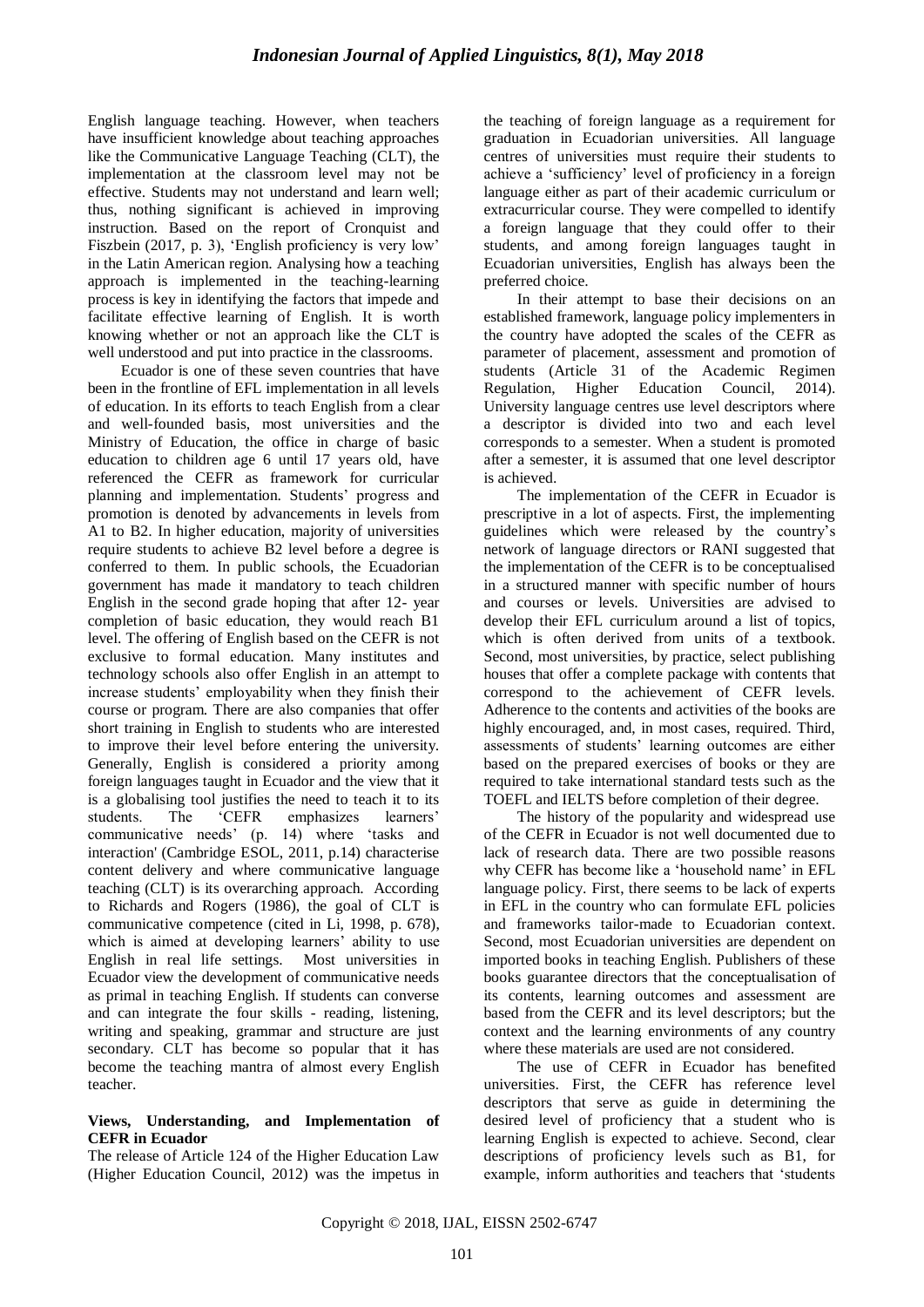must understand the main points of clear standard matters regularly encountered in work, school, leisure, etc." (Council of Europe, 2001, p. 24). Third, the levels of proficiency of the CEFR allows for a progressive promotion of students from one level to the next. This facilitates easy categorisation and placement of students; although, there is no standard practice that universities follow in promoting students from one level to the next. Some universities use teacher-made tests, others conduct standard tests (FCE, KIT, PEP, etc.), and some copy tests from books. The specific levels of the CEFR have made it easy for universities to set the target level of proficiency because they do not have to formulate by themselves what they consider competencies that students need to develop to reach a certain proficiency level in a specific semester.

There are challenges, however, in the implementation of the CEFR among language centres in the country. Majority of students who finish universities do not seem to have the required B2 level. There is no national study that has been conducted about students" B2 level as universities vary in evaluating students upon completion of their English tuition. Second, evaluation of students does not necessarily target the required level in four skills. Some can read well but can barely speak. Universities are not clear about which skills are or should be prioritised and the assessment and evaluation tools to use to measure the level of proficiency of students.

Another challenging aspect in looking at CEFR as reference is the implementation of Communicative Language Teaching (CLT) as the pedagogical approach. The decision to privilege CLT over other approaches was a collateral effect of the changing discourse in language teaching which gradually moves away from the "grammar-translation method to the functional/notional approach' (p. 4), and focus, instead, on the 'learners' communicative needs' (p.14), and effective learning through purposeful use of the language (Cambridge ESOL, 2011, p. 14); thus, achieving "communicative competence" (Al Asmari, 2015, p. 976). Although this approach was introduced in as early as the 1970s (Al Asmari, 2015) to facilitate the easy adaptation of immigrants in English-speaking countries, the CLT has been primarily conceived in an ESL environment while in Ecuador the CLT is implemented in an EFL environment (Al Asmari, 2015, p. 979) while in Ecuador the CLT is implemented in an EFL environment.. It is this type of environment or context that seems to have posed more challenges in the concretization of CEFR through the CLT.

## **The Communicative Language Teaching (CLT) in Ecuador**

In Ecuador, the use of the CLT in English language teaching is as popular as the CEFR. In universities, the CLT and all methods related to it is the teaching "mantra" that characterises all planning and implementation in developing English proficiency in higher education. Textbooks and its accompanying resources are conceptualised and planned with the aim to develop the communicative competence of students. Generally, the dispositional learning in EFL teaching in basic education and at the university level is aimed at developing students" ability to interact and communicate in a non-English speaking learning environment. Teaching strategies and aids in a typical EFL classroom is supposedly expected to help a student function in situations that demand the speaking of English; thus, grammar focus is not prioritised. Children are taught to say basic expressions such as "hello", "hi", and simple interrogative questions such as, "What is your name?" The ability of students to utter these expressions during classroom exercises has become indicators that communicative competence is being developed.

In universities, unit planning is followed and the contents in teachers" syllabi are mostly lifted from textbooks" contents. For example, in a low intermediate level or between levels A2 to B1 of most textbooks, learning outcomes that students are expected to achieve at the end of the unit are clearly stated. Each unit has contents that are designed to develop language competence (grammar, vocabulary, and pronunciation), interaction techniques and the four skills (reading, writing, speaking, and listening). Imported books have a well-sequenced list of topics that most teachers copy as content outline in their syllabus. Lesson presentations are primarily reflections of diligent concretisation of the steps outlined in books from motivation phase to the giving of homework.

The seamless guides that textbooks provided to teachers do not, however, come without challenges specifically in implementing communicative language teaching (CLT). Two factors seem to have influenced the implementation of CLT. First, most teachers and administrators consider the CEFR as the curriculum itself and its reference levels are adopted without finding ways on how to produce language-specific reference level descriptions reflective of the learning environment, context and needs of Ecuadorian students. Generally, the classroom is the principal learning environment where students produce the language and interact with their teacher and their classmates; consequently, this lack of diversity of learning environments renders the functionality of language use useless in most cases.

Second, the nature, purpose and use of the CLT as the pedagogical approach of the CEFR is apparently not well understood and interpreted. Third, teachers are required to develop the communicative competence of students but the summative exams at the end of the semester are predominantly grammar-oriented. Fourth, universities are not clear which skills to prioritise. They all believe that students need to have a B2 level in four skills; however, the development of these four skills over a semester varies. Some teachers have a lot of exercises on receptive skills but few in activities to develop productive skills. Thus, at the end of the semester, students can read but could not express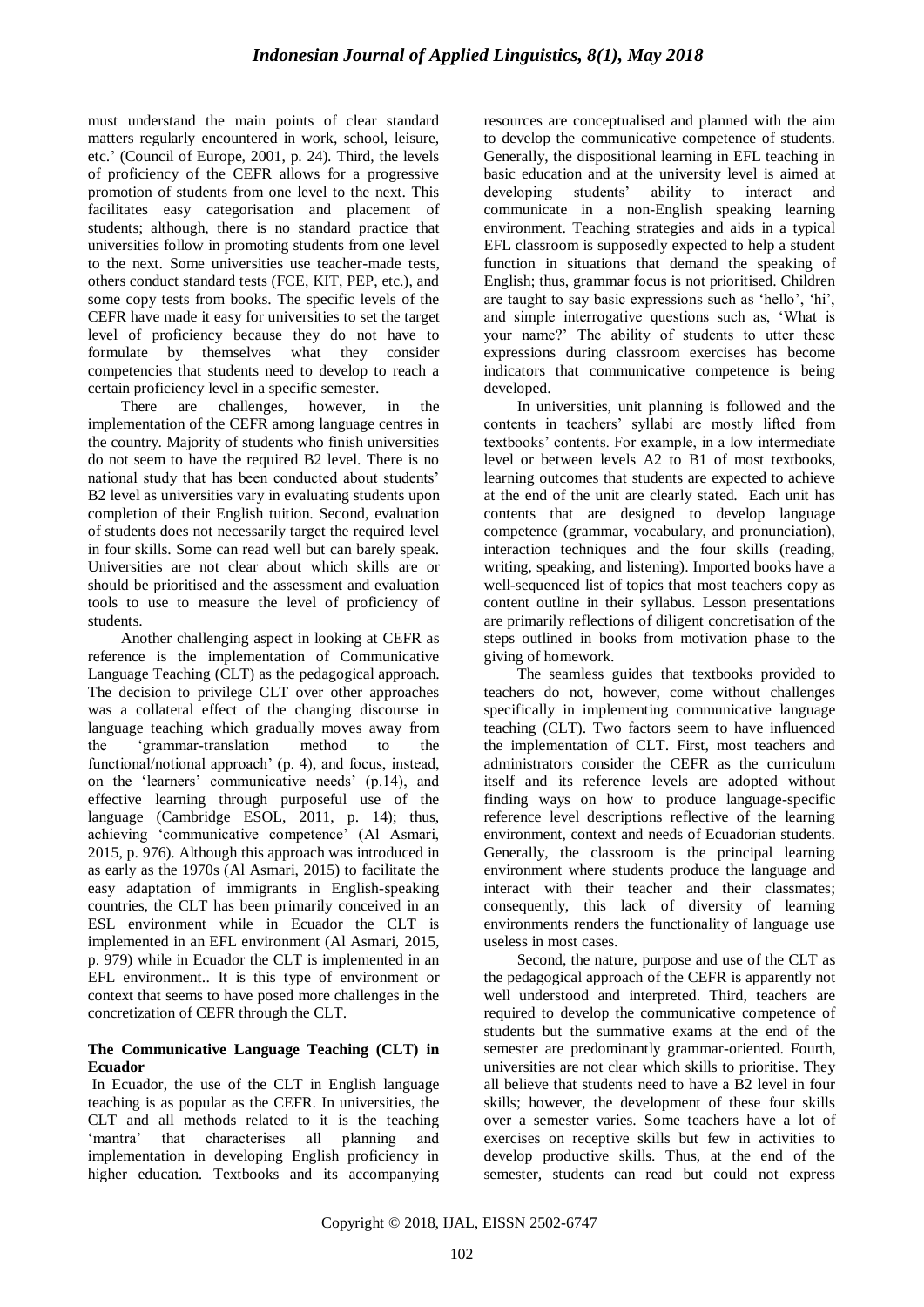themselves well by speaking. The ability to speak, however, is a defining characteristic of a learner who can function well in a society due to her supposed ability to communicate with others and produce the language in a functional way. Fourth, the motivation of students who are taking English classes in language centres is generally low due to their pre-occupation of the demands of their degree programs and disinterest to teaching materials. Since teachers mostly follow the steps in the books, most of the reading materials talk about other countries and cultures which students are not interested in. They would rather read a text about the "Palacio Carondelet" in Quito than about 10 Downing Street in London or the White House in Washington D.C. With learning content, devoid from experience and familiar topics, students do not seem to manifest a strong interest to learn English as a foreign language and this makes the teaching of English as foreign language a lot more challenging.

The use of CLT in Ecuador has been phenomenal. Every teacher talks about it and every administrator tries to adapt it; however, the actual implementation may be near or far from the fundamentals of CLT. However, there is dearth of literature and researches on the implementation of CLT in the country, and there are many ways to explore to determine the nature of CLT implementation in universities such as the teaching methods employed, the EFL policy adopted, evaluation mechanisms conducted, or teaching resources used in classes.

In this study, the identification of teaching resources and techniques that teachers use in developing reading, listening, speaking and writing skills of students are analysed to determine the kind of CLT implementation in universities. Through the analysis of teachers" resources and techniques, insights are brought to the fore as to how teachers understand CLT and its implementation inside classrooms.

#### **METHOD**

A survey was administered and 65 teachers responded. Out of 65 teachers, 53 teachers teach in public universities, 11 teachers teach in private universities and 1 teacher teaches in a co-funded university. A co-funded university is a private university but receives funds and support from the Ecuadorian government. The online questionnaire has 20 items with questions that refer to their academic profile and the teaching resources they use in developing the four skills. The survey has three parts: a) academic profile of teachers, b) teaching resources for receptive skills and c) teaching resources for productive skills.

### **FINDINGS AND DISCUSSION Academic Profile**

Out of 65 university teachers who participated in the online survey, 82% teach in public universities, 17% teach in private universities and only 1% teaches in a co-funded university. Almost half or 43% have been teaching EFL for 16 years and more, 21% have taught for 11-15 years, 25% have taught for 6-10 years, and 11% have been teaching EFL for 1-5 years. Among the surveyed teachers, only 2% have an Ed.D. Degree, 79% have a master's degree, 17% of teachers have a bachelor"s degree and only 2% have a teaching certificate at a graduate level.

## **Use of Communicative Approach.**

Out of 65 teachers, only two teachers believe they do not use the communicative approach in teaching English; thus, they did not proceed to the succeeding items in the survey.

## **Receptive Skills**

The second part of the survey asked respondents to identify factors that they consider important in conducting listening activities and the frequently used teaching aids that they think help develop students" listening abilities.

| Table 1. Factors Considered Important in Listening         |                                       |       |     |  |
|------------------------------------------------------------|---------------------------------------|-------|-----|--|
| <b>Important Factors</b><br>Percentage<br><b>Frequency</b> |                                       |       |     |  |
|                                                            | Availability of audio materials       | 57/63 | 91% |  |
| <b>Most Important</b>                                      | Size of the class                     | 32/63 | 51% |  |
|                                                            | Availability of a recorder            | 13/63 | 21% |  |
| <b>Least Important</b>                                     | Availability of a DVD player/recorder | 15/63 | 24% |  |

The majority of teachers (91%) consider the availability of audio materials as very important in developing students" skills in listening, and 51% of the surveyed teachers see class size as equally important to consider. The preference for audio materials, which is usually part of textbook packages, could be attributed to teachers" lack of confidence to demonstrate pronunciation of words. Using prepared audio CDs provide teachers assurance and confidence that students listen to standard pronunciation. This somehow implies that inside the classroom, teachers may not always employ teacher-made materials for listening activities as

they may just resort to letting students listen to audio materials included in their textbooks. Interaction between teachers and students during listening activities may be influenced as teachers lose the opportunity to engage students through eye contact, prodding, and feedback.

The use of recorders and DVD players are least factored in due to the influx of information and communications technology (ICT) tools and the existence of speech laboratories. To a certain extent, the infrequent use of recorders, however, deprives students the opportunity to listen, repeat and record words or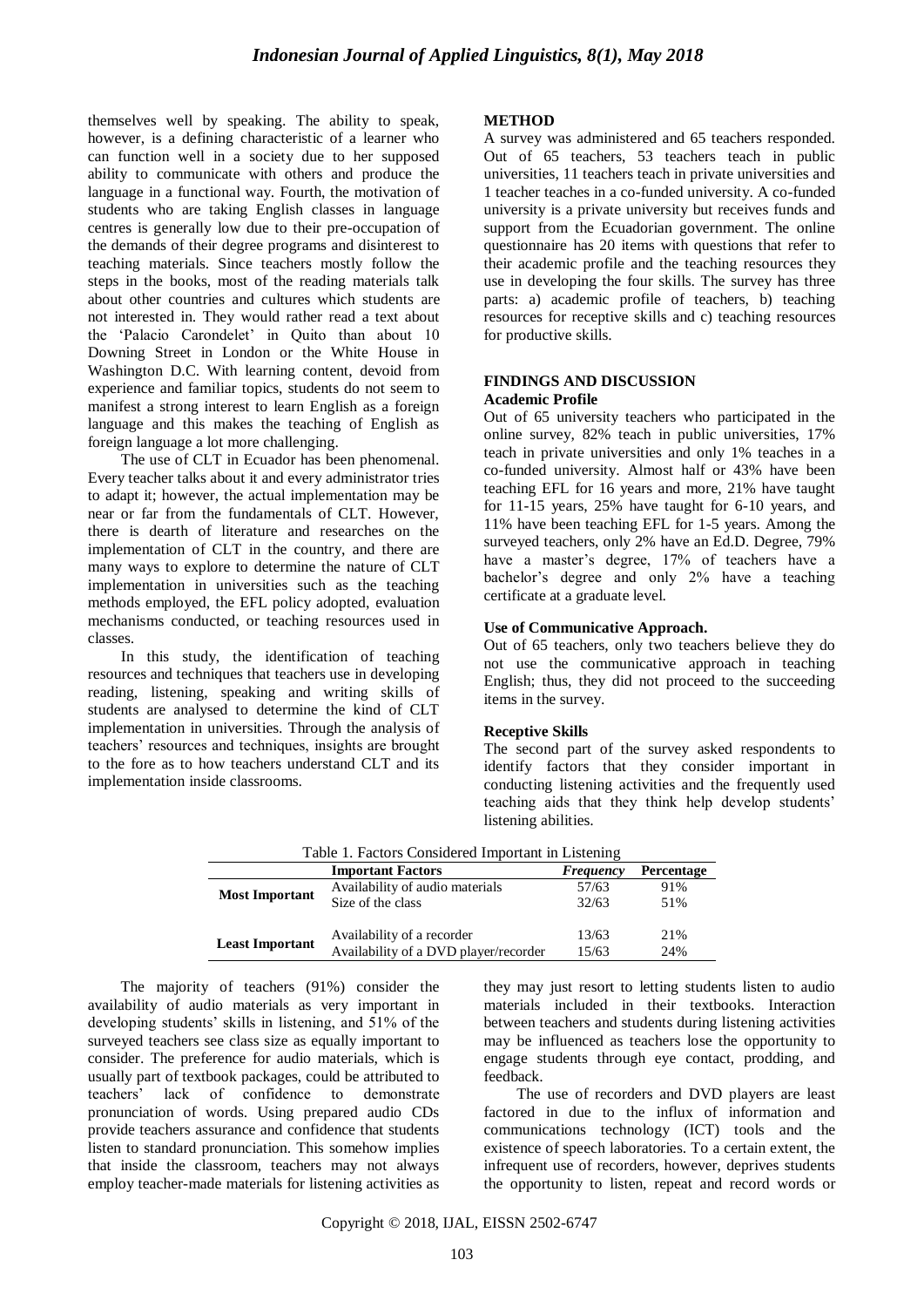information they have listened to. In CLT, students are encouraged to engage in activities that allow them to learn by familiarising themselves to the sound, stress and intonation of the English language through their interaction with the speakers of the language. Using recorders can be effective for students to record their voices and assess how they fare. Audio recorders also allow students to note their progress from being a prebasic to an independent user of the language. In most cases, the classroom teacher is the only medium for communication and practice. In cases where teachers often use prepared audios, students" interaction with the language maybe limited and they may not strategically develop communicative competence, or it may take a longer period of time. Table 2 shows the teaching aids that teachers often use in their class.

|                                | Table 2. Teaching Aids/Resources Used in Listening                 |               |            |
|--------------------------------|--------------------------------------------------------------------|---------------|------------|
| <b>Teaching Aids/Resources</b> |                                                                    | <b>Number</b> | Percentage |
|                                | Use of worksheets during listening activities                      | 42/63         | 67%        |
| <b>Frequently Used</b>         | Use of gap-filling exercises during and after listening activities | 42/63         | 67%        |
|                                | Use of real-life audio transcripts in understanding text           | 32/63         | 51%        |
|                                |                                                                    |               |            |
| <b>Least Used</b>              | Use of tracing (maps, routes) to understand directions             | 11/63         | 17%        |
|                                | Showing of episodes to introduce sequence and continuity of text   | 12/63         | 19%        |

More than half of the teachers or 67% use worksheets and ask students to answer gap-filling exercises (67%) during listening activities. These worksheets are often part of the teacher support materials in imported books that language centres use in teaching English. Having prepared worksheets allow teachers to maximise their time as they do not need to construct their own resources. With prepared worksheets, students get familiar with the text they listen to since it is often based from the readings highlighted in every unit of the textbook; thus, by using the same content, students develop their comprehension in the process. However, frequent use of these resources becomes uncommunicative when routine learning takes places as students are directed to answer worksheets on a daily basis and without meaningful interaction between the text they have listened to and its function with other skills.

Some teachers or 51% use real-life audio transcripts in introducing text to motivate and encourage students to pay attention to details because the transcript content generally talks about real-life situations. Most audio transcripts have questions that assess students" comprehension, which would inform both teachers and students if they have understood the material.

Teaching aids that are least used in listening activities consist of tracing maps and routes (17%) and the showing of episodes where students are given tasks (17%). The infrequent use of these aids seem to imply that teachers do not always conduct performance-based activities where students are expected to trace routes based on the dictation of the teacher or perform a task based from the episodes they have seen and listened to. These teaching aids are meant to develop students' interaction with the listening material and with their peers and it is one of the strategic techniques that promote CLT. For example, in asking students to trace maps and routes while listening to an audio, students' ability to be sensitive to the sound of the language and understand its pragmatic sense by following instructions are developed. Similarly, the showing of episodes with accompanying tasks develop the ability of students to demonstrate their comprehension of the text they listen to by producing evidence through the completion of the tasks assigned to them.

In general, all teaching aids used whether they are frequently or least employed promote communicative activities inside the classroom. The extent of use of these teaching aids is the factor that influences the implementation of CLT. The consistent use of prepared worksheets and gap filling exercises may render the learning process technical and routine-oriented. As students continually use these aids, students lose the opportunity to interact, imagine the text they listen to and talk about it in their groups. As most of these worksheets and gap-filling exercises are part of the complimentary materials of textbooks, teachers do not construct their own teaching aids; inadvertently, losing the chance to continuously build their capacity to innovate and diversify their materials. The constant use of attached resources from textbooks may not work as learners in classes may not have the same level in their listening skills. As Lochland (2013, p. 262) asserts, the "one-method-fits-all approach" to English language teaching may not work; thus, the frequent use of textbooks as the main teaching resource limits the use of authentic materials and impedes the responsive approach to planning activities that address students varying skills in listening.

Developing skills in reading help students understand words and develop their vocabulary. In this survey, teachers were asked about what resources they use and activities they conduct in developing students' vocabulary and in aiding them understand meaning from text.

## **Listening – The most Difficult Skill to Develop**

The survey also asked respondents to identify the skills they think is the most difficult to develop, and teachers consider listening (40%) as the most difficult skill to develop followed by speaking (33%), writing (24%) and reading (3%). Based on the data, teachers have difficulty in developing students' listening skills. As native speakers of the Spanish language, students' schema in receiving input through listening is influenced by how syllables in Spanish are spoken.

Copyright © 2018, IJAL, EISSN [2502-6747](http://u.lipi.go.id/1435827202)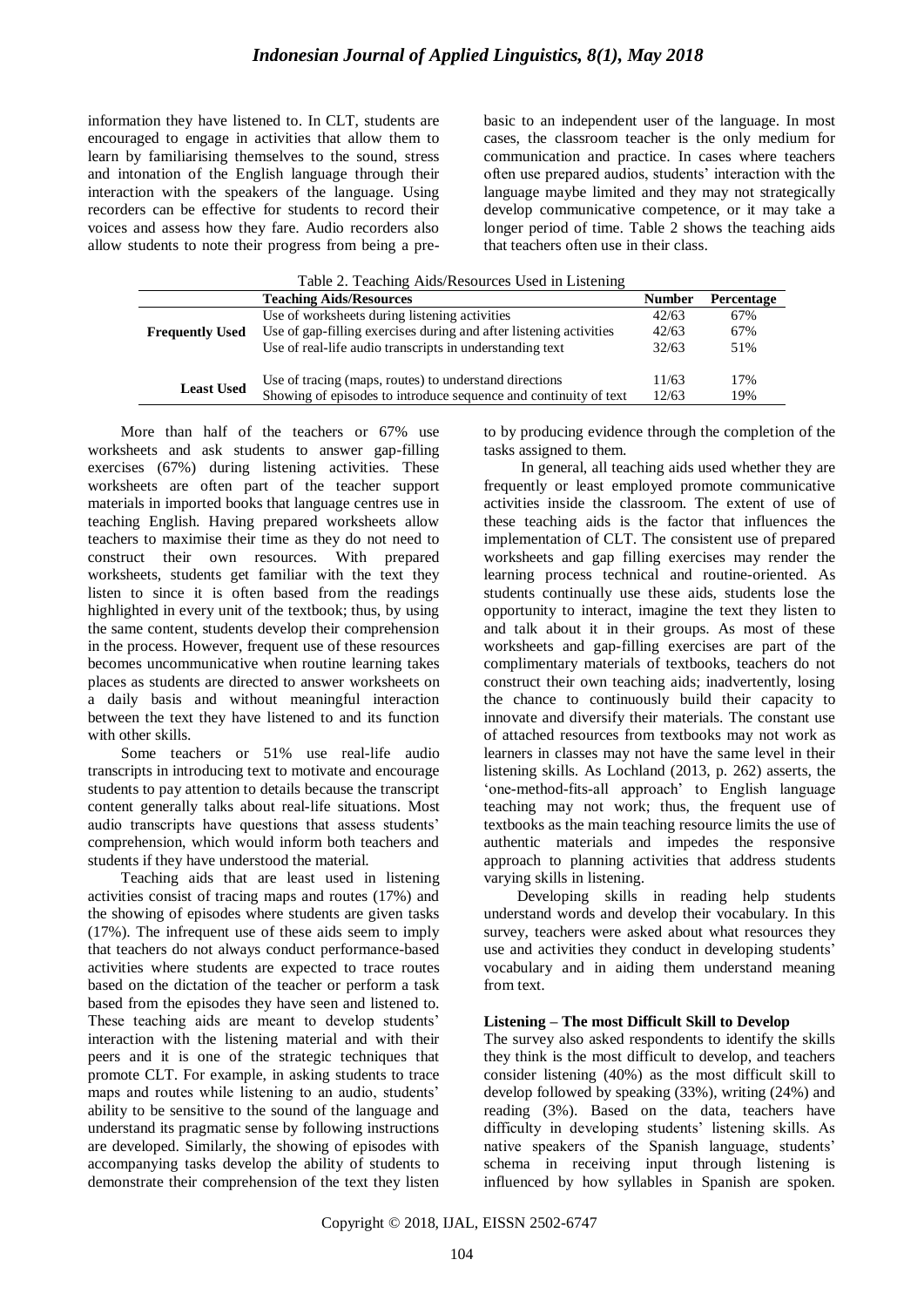When they listen to an input in English, pronunciation is different, as some words in English are not pronounced the way they are spelled. When a teacher pronounces with an accent and when words are uttered fast, listening becomes a challenge to learners.

To facilitate the development of students' listening skills, most of the teachers consider the availability of audio materials and class size as important. The use of audio materials seems to reinforce the view that teachers whose native language is not English, finds security and assurance in these materials which guarantee that students listen to 'correct' pronunciation. However, the tendency to use prepared audio materials may deprive students the opportunity to establish interaction with their teacher. Although the audio material guarantees students precision in pronunciation and enunciation, it may resort to passive listening on the learners" part especially when the class size is big.

A big class size is another factor that teachers consider important in fostering an environment that help students develop their skills in listening. Small size classes allow for more interaction between and among students when they discuss the text they have listened to, unlike a big class size where noise and loud talks interfere students" capacity to absorb and understand what their teacher is saying or what the audio material is talking about. In most Ecuadorian classrooms especially public universities, class size would range from 20 to 40. Conducting activities that enable students to speak and listen to each other is a challenge especially in a communicative-oriented classroom.

Exposure to language users of the English language is limited in Ecuadorian universities. Being in class, watching movies in English, listening to music in their mobile phones or engaging in conversations with Americans, British and other foreigners who speak English in town halls, pubs, and other places are few instances that expose students to its use especially how it is pronounced. Inside the university, few teachers from other departments speak English and the availability of social spaces such as English clubs or student networks vary among universities. In general, the necessity to learn English has not been firmly established in Ecuador; thus, students learn English to comply with the requirements for graduation. The desire to find ways to listen to any material in English or to engage with a speaker of the language is not strong.

The survey, also, shows that only 17% of the teachers teach using tracing map to develop simple grammar and only 19% conduct activities like showing of episodes to develop comprehension after a listening activity is conducted. This reinforces the belief of most teachers that developing listening skills does not have to be focused on structure of the language; instead, it has to be more of an exposure to the sound and intonation of the words. The problems arises when students do not understand what they are listening to because they are not aware of certain discourse markers that signal the flow of discourse and certain temporal sequence of the English language such as 'like', 'you know'.

In CLT environments in the country, speech sounds are not always factored in universities. There is the assumption that students have learned phonetics when they were in elementary. Unfortunately, the teaching of English in the elementary grades has its own pitfalls and there is no guarantee that after 12 years of basic education, students have achieved the independent user level.

Table 3 presents the resources that teachers use in developing vocabulary of students.

|                        | <b>Activities</b>                                                    | <b>Number</b> | Percentage |
|------------------------|----------------------------------------------------------------------|---------------|------------|
|                        | Guess-meaning from context                                           | 41/63         | 65%        |
| <b>Frequently Used</b> | Use of body gestures and actions in teaching (ex. Adjectives, verbs) | 39/63         | 62%        |
|                        | Use of games and competitions in remembering words                   | 27/63         | 43%        |
|                        | Allowing students to mix two languages: mother tongue and English    | 7/63          | 11%        |
| <b>Least Used</b>      | Using the mother tongue to teach difficult words                     | 9/63          | 14%        |
|                        | Emphasis on the use of affixes (prefix, suffix)                      | 9/63          | 14%        |
|                        |                                                                      |               |            |

Table 3. Development of Vocabulary

Among activities that develop students' vocabulary, teachers frequently used guess meaning from context (65%), use of body gestures and actions in teaching (62%) and games and competitions in remembering words (43%). Asking students to guess a meaning from context develops their ability to connect the pragmatic meaning of words and how these words function in a sentence without resorting to the use of translators and dictionaries.

The use of body gestures and actions in teaching facilitate easy understanding of students who have a low level. By looking at gestures students associate words with actions and generate more words thus expanding their vocabulary. What these popular activities seem to lack is the use of resources that develop students'

sociolinguistic competence. Vocabulary development is strategically attained when students are asked to develop skills that allow them to understand the semantic and pragmatic meaning of words or their combinations. While students may eventually get familiar with the usage of phrasal verbs based on observations and guess-meaning, they may not understand as much as they can if they are not taught to read and infer the meaning and connotation of phrasal verbs in a sentence. As Wilkins asserts (1972 as cited by Li 1998: 678), 'notional and functional categories' and their associated meaning must be developed so students have the "linguistic means to perform different kinds of functions', and this is specifically relevant when reading skills are being developed.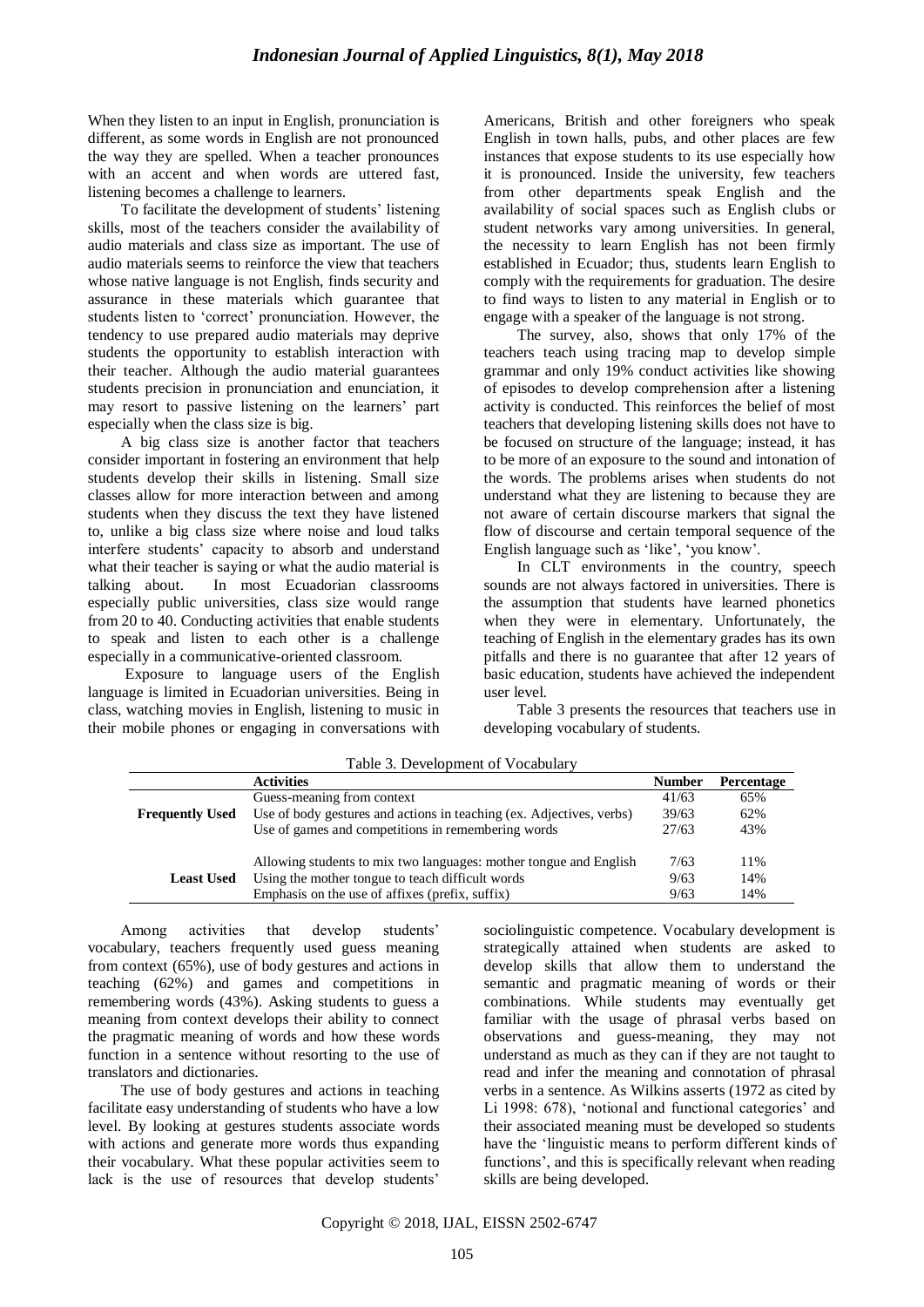The least used activities employed in developing students" vocabulary consist of mixing the mother tongue (Spanish) and English (11%). The use of the mother tongue only (14%) and emphasis on the use of affixes (14%) are activities that are not frequently used in classes. Based on the results, teachers do not seem to use Spanish in teaching English and this implies that translation is not often employed. While this is a good strategy in providing an environment where students are given more exposure to English, this may work well with students who have a good level of proficiency. However, students who have a low level of proficiency may have difficulties in understanding English words, and translation including the use of cognates may serve better.

Understanding vocabulary is associated with understanding the meaning of words. Table 4 shows the frequently used resources that teachers use in aiding student understand the meaning of words to build and expand their vocabulary.

| Table 4: Understanding Meaning                         |                                          |       |     |  |
|--------------------------------------------------------|------------------------------------------|-------|-----|--|
| <b>Number</b><br><b>Percentage</b><br><b>Resources</b> |                                          |       |     |  |
|                                                        | Translator applications in mobile phones | 48/63 | 76% |  |
| <b>Frequently Used</b>                                 | Dictionary                               | 31/63 | 49% |  |
|                                                        | The computer and the internet            | 30/63 | 48% |  |
| <b>Least Used</b>                                      | English books                            | 6/63  | 10% |  |

In understanding meaning, students often use translator applications (76%), the dictionary (49%) and the computer/internet (48%). The availability of today"s globalising era provides students the technology that does the job faster than classic resources such as the dictionary. Online translation websites can easily translate long paragraphs in Spanish into English within seconds and this has proven to be very helpful in understanding meaning; but, reading skills are not maximised when students do not bother to review the translated text or when they do not analyse whether the translation is almost the same or not as its original meaning, and this is difficult to do because translation skills is needed. With students who have a low level of English, using online translators may eventually delay their capacity to understand meaning due to dependence on automatic generation of words and sentences without consideration of their semantic and pragmatic use. The dictionary (49%) is often the second resort when there is no access to the Internet.

The use of English books is the least used resource.

Looking for meanings in English books may take time as not all have a glossary. On the contrary, this also implies that the understanding and construction of meaning is developed in a more direct manner since students merely resort to online translation applications instead of looking at meaning and constructing their understanding based on the meaning conveyed by different words in a sentence. English books in the survey are not limited to textbooks used in class but they also refer to all types of references such as grammar books, literary works, storybooks and general information books.

#### **Productive Skills**

The third part of the survey asked respondents to identify factors they consider important in conducting speaking activities and the teaching aids they use to develop students" writing abilities. Table 5 shows the preferred activities that teachers employ in developing students' speaking skills.

|                                   | <b>Activities</b>                                                  | <b>Number</b> | Percentage |
|-----------------------------------|--------------------------------------------------------------------|---------------|------------|
| <b>Preferred Activities</b>       | Use of Pair-and-share technique                                    | 24/63         | 38%        |
|                                   | Conduct of Exercises before and after the topic is discussed       | 21/63         | 33%        |
|                                   |                                                                    |               |            |
|                                   | Teaching of pronunciation and stress                               | 3/63          | .5%        |
| <b>Least Preferred Activities</b> | Use of prepared worksheets with defined activities                 | 3/63          | .5%        |
|                                   | Use of listening activities outlined in a book (official textbook) | 3/63          | 5%         |

|  |  | Table 5. Preferred Activities for Speaking |  |  |
|--|--|--------------------------------------------|--|--|
|--|--|--------------------------------------------|--|--|

Most teachers conduct pair-and-share technique (38%) and the giving of exercises (33%), which are often accompanying resources of textbooks. Activities like Pair-and-Share encourage students to produce language right after a topic is introduced in an environment that allows them to feel comfortable (Richards 2005 as cited by Al Asmari, 2015, p. 976). Students who are not confident to talk in class can practice with their partners to develop language without fear of being subjected to public assessment, and this reinforces interaction with one another in small groups (Finocchiaro & Brumfit 1983 as cited by Li, 1998, p. 679). However, pair-and-share technique are susceptible to meaningless interaction especially when tasks are not clearly communicated or in big classes where teachers cannot oversee everybody during exercises; although, Holliday (1994) believes that monitoring is not necessary because students are expected to be immersed in a problem-based context in language instead of just communicating with each other.

The least employed speaking activities consist of the teaching of pronunciation and stress, used of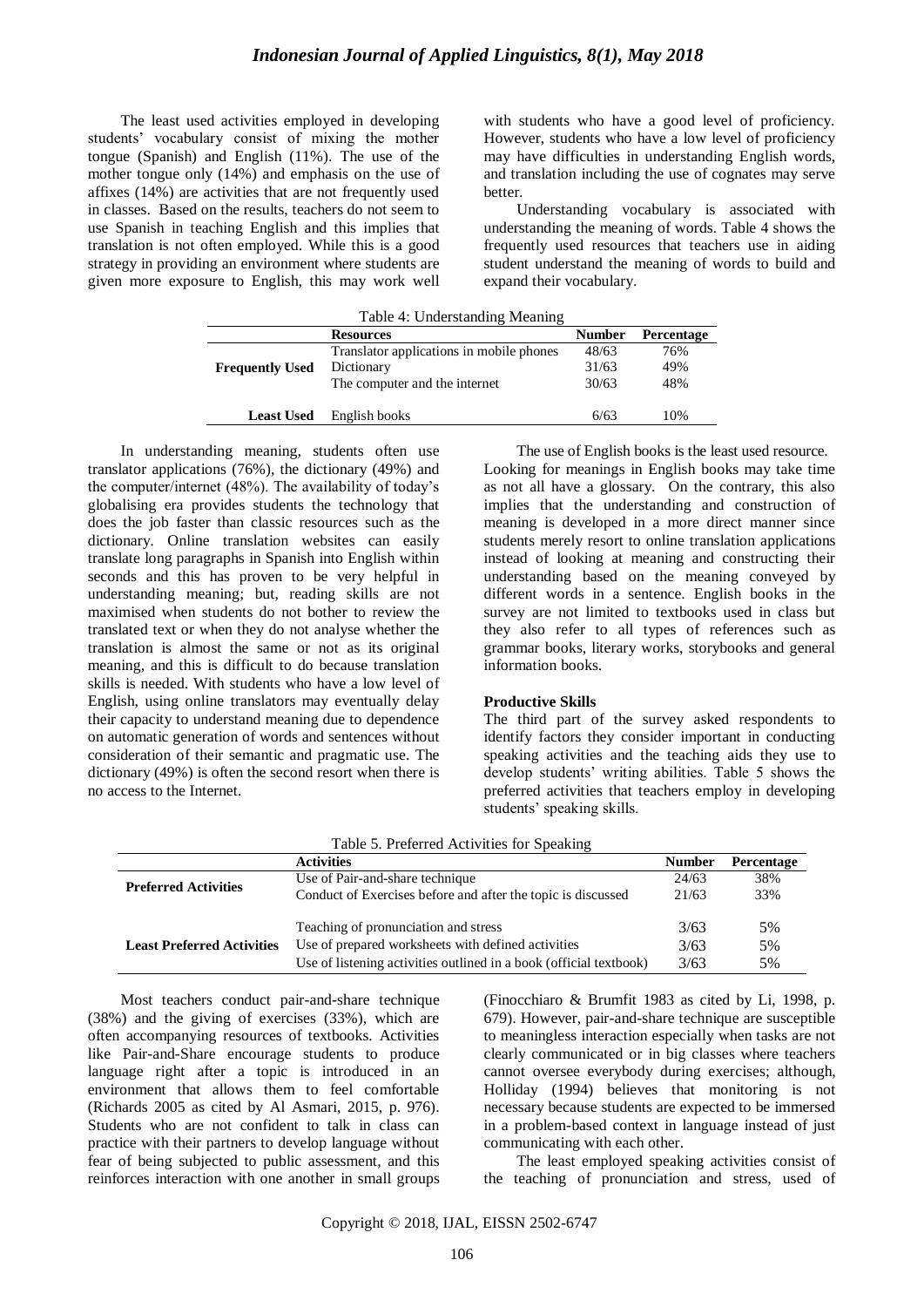prepared worksheets with defined activities and the use of speaking activities outlined in the book at 5% turnout. The teaching of pronunciation and stress in English is not often taught in most EFL classrooms because teachers rely on prepared audios to do the job. Some teachers feel insecure and uncomfortable in demonstrating and modelling pronunciation because they are not native speakers of the language. Not doing these teacher-driven activities lead to learning environments where students end up interacting with the material and not with the teacher who is in the frontline of contact in a CLT driven classroom. To further develop speaking skills, it is imperative to develop students' reasoning capability and spontaneity in oral expressions. The activities that most teachers use to develop these are presented in Table 6.

|  | Table 6. Speaking: Reasoning and Spontaneity |  |
|--|----------------------------------------------|--|
|  |                                              |  |

|                                   | <b>Activities</b>                                                 | <b>Number</b> | Percentage |
|-----------------------------------|-------------------------------------------------------------------|---------------|------------|
| <b>Frequently Used Activities</b> | Group discussion (ex. Exemplifying, generalising, analysing)      | 40/63         | 63%        |
|                                   | Situations (ex. Students may agree, disagree, persuade, convince) | 38/63         | 60%        |
|                                   |                                                                   |               |            |
| <b>Least Preferred Activities</b> | Use of cartoon strips (narration of sequence)                     | 9/63          | 14%        |
|                                   | Speech-related activities (ex. Reciting a poem, oratorical piece  | 10/63         | 16%        |

In developing reasoning and spontaneity in speaking, most teachers use group discussion to exemplify, generalise or analyses texts (63%), and some provide situations (60%) for students to agree, disagree, persuade or convince. Activities that are least employed consists of the use of visual aids such as cartoon strips (14%) and speech related activities where students can recite poems or oratorical piece (16%).

The use of group discussion to develop students' reasoning skills in speaking is one of the features of CLT; however, when group discussions are conducted in a class of 100% non- native speakers, students have the propensity to resort to speaking in their native language especially in big classes when teachers can hardly monitor their tasks. As originally conceived, non-native speakers are supposed to interact, converse and reason out with native speakers in actual settings

like in the case of immigrants in the 1970s in England. This is one of the faulty views of CLT in EFL contexts and Jenkins (2006 as cited by Lochland, 2013, p. 264) was one of the firsts to assert that the validity of modelling "language competence on native language ideologies" hardly is actualised when learners interact with fellow learners who may not exert efforts in speaking English during group work. Further, activities in CLT or communicative approach are "often carried in small groups' (Larsen-Freeman 1986 as cited by Li, 1998, p. 679). In Ecuador, however, class size in universities typically ranges from 30-40 students although it varies among private institutions.

Writing is a productive skill that reflects understanding of meaning and organisation of sentences. The resources that are used in EFL classrooms are shown in Table 7.

| Table 7. Willing. Development of SKIIIS |                                                                                              |               |            |  |
|-----------------------------------------|----------------------------------------------------------------------------------------------|---------------|------------|--|
|                                         | <b>Activities</b>                                                                            | <b>Number</b> | Percentage |  |
|                                         | Writing a report (ex. A place visited, a situation witnessed)                                | 32/63         | 51%        |  |
| <b>Frequently Used</b>                  | Use of mind maps for students to write about                                                 | 24/63         | 38%        |  |
| <b>Activities</b>                       | Narration of incidents (ex. Retelling a news report, following<br>instructions               | 23/63         | 37%        |  |
| <b>Least Used Activities</b>            | Expressions-based activities (ex. Use of common expressions)<br>Writing captions of pictures | 9/63<br>11/63 | 14%<br>17% |  |
|                                         | Describing objects in class                                                                  | 11/63         | 17%        |  |

Table 7. Writing: Development of Skills

Table 7 shows that teachers in universities frequently ask students to write reports (51%), use mind maps for students to write about (38%), and conduct narration of events like retelling a news report (37%). Activities that are not frequently conducted consist of expressions-based (14%) exercises, writing captions of pictures (17%) and describing objects in class (17%).

As a productive skill, writing entails that students know grammar, structure and organisation of words. Based on the results, teachers seem to employ activities that allow students to demonstrate their knowledge of grammar and paragraph organisation such as writing reports. Through mind maps, like the use of concepts maps and graphic organisers, students are able to construct their own understanding of concepts by showing the connections between ideas and the related function of different word categories.

Expression based activities are not frequently used in writing because most of the materials teachers use as resource promote formal register. There are expressions in developing conversations but teachers often use them as reinforcement activities from an audio heard. Writing short dialogues, informal conversations, or presentation script is rarely employed. When executed well, expressions based activities are aids that can help students produce language and exhibit communicative competence.

Writing of captions and describing objects are not, likewise, employed extensively because most textbooks have prepared images where students just have to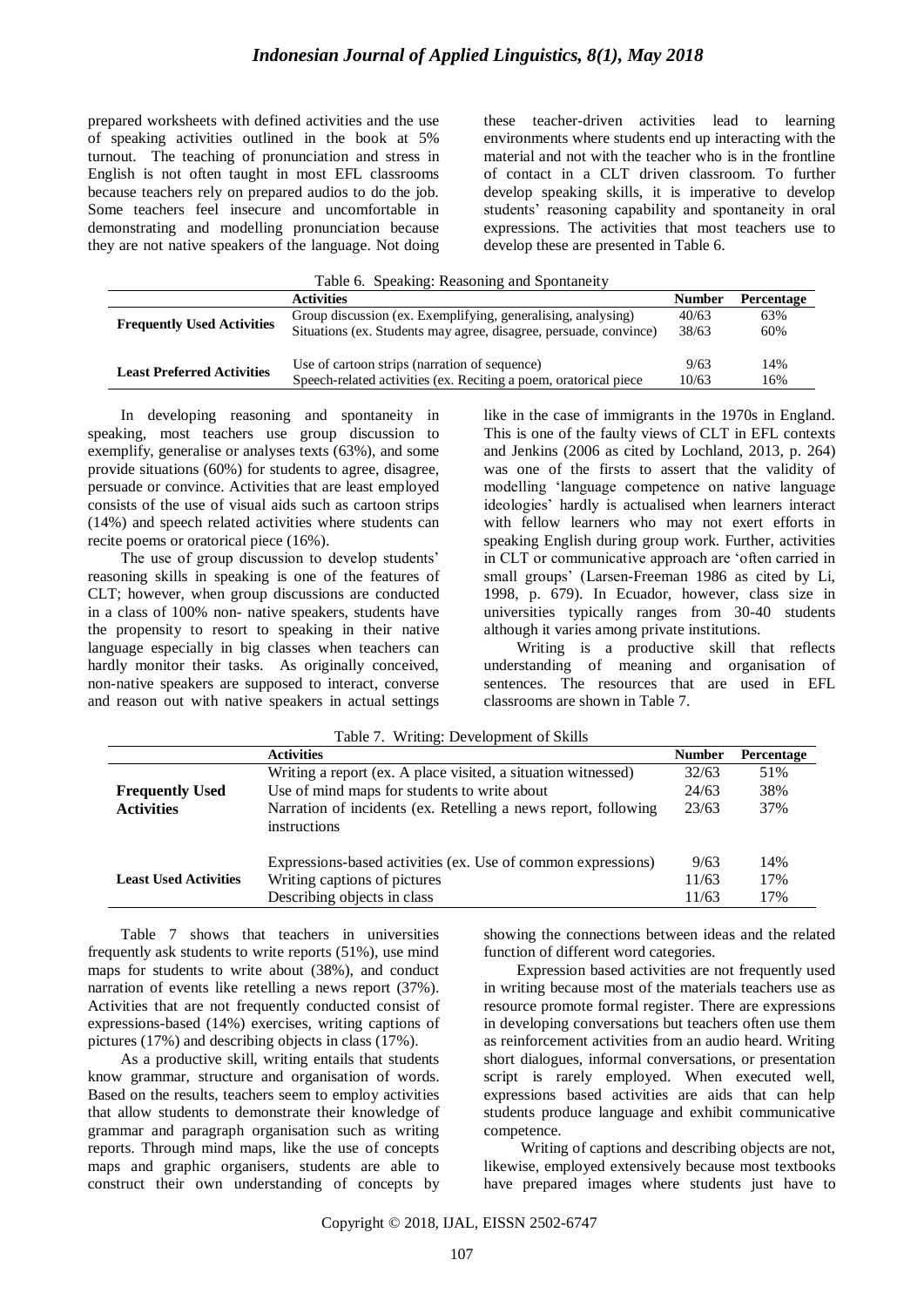choose which description would be appropriate for the image. This suggests that teachers do not always construct their own activities; inevitably, it might have resulted to students who receive but do not necessarily produce and construct the language, and this defeats the very purpose of CLT.

To identify the general resources used in developing the four skills in learning English, Table 8 shows the resources used inside the classrooms.

| Table 8. General Resources Used in the Four Skills |                                                                |       |                   |
|----------------------------------------------------|----------------------------------------------------------------|-------|-------------------|
| <b>Resources</b>                                   |                                                                |       | <b>Percentage</b> |
| <b>Frequently Used Resources</b>                   | Textbooks and its accompanying resources (CD, student's work)  | 39/63 | 62%               |
|                                                    | Teacher-made resources                                         | 11/63 | 18%               |
| <b>Least Used Activities</b>                       | Online platform                                                | 7/63  | 11%               |
|                                                    | ICT tools (Interactive websites, YouTube discussions, webinar) | 5/63  | 8%                |
|                                                    | References                                                     | 1/63  | 2%                |

Among the frequently used resources, more than half or 62% of the surveyed teachers use textbooks and its accompanying resources such as CD and student"s workbooks. While the use of textbooks and its accompanying resources save teachers a considerable amount of time dedicated towards preparation, it also provides teachers a certain degree of confidence that everything they teach is correct and proper. Too much dependence on textbooks, however, may deprive teachers the ability to fulfil the very core principles of CLT. By relying on one aid, teachers lose the opportunity to use authentic materials and other resources (Al Asmari , 2015, p. 977). Further, the sole use of imported textbooks in classes may render the teaching-learning process insensitive to the context of students. Lochland (2013) cited various authors such as Brooks (1997) who "have raised concerns about the insensitivity of ELT methods to the linguistic, sociocultural, and political background of learners in EFL settings' (p. 261) and insinuate the use of 'one method-fits all approach" (Lochland, 2013, p. 262). This insensitivity is reflected through the use of imported textbooks without adjusting its contents and strategies to the needs and contexts of students and depriving teachers to employ their own materials. While it is appropriate to use textbooks, teaching should be more constructed by teachers through well-informed plan that manifests sound consideration of students' situations and teacher preparation.

After textbooks, a teacher-made resource is the second preferred teaching aid (18%). Its use reinforces the importance of authentic input of language use (Al Asmari 2015, p. 977), addresses the sociolinguistic dimension (Richard & Rodgers 1986 as cited by Li, 1998, p. 678) in promoting communicative competence and adjusting the content to the needs and context of students. Some universities offer online platforms (11%) for virtual and blended learning where students need to complete specific number of units. In blended classrooms, students meet their tutor a few times in a week to reinforce the activities students accomplish online. Foreign educational companies produce most of these online platforms; thus, the content and activities in most cases are devoid of student"s context. As a result, learning may not be relevant due to lack of realistic activities and genuine production of language that are essential characteristics of CLT.

#### **CONCLUSION**

Based on the resources that teachers use, CLT is widely implemented in universities. The use of materials such as pair-and-share activities, group discussion and reallife audio materials encourage practice and interaction in class. There is less emphasis on accuracy and grammar that serve as impetus for teachers to use different activities such as the use of worksheets, games and mind maps. Some resources such as activity sheets on pronunciation and stress, narration of sequence templates and speech-related activities are not frequently used. This implies that while teachers use resources that encourage communicative competence, the competence students achieve may not be sufficient enough to perform well in the four skills. While they are exposed to dynamic activities such as games or real-life audio materials, without input on the right pronunciation and without familiarisation of stress and structure, they may not understand well an audio material. When a fluent and competent speaker of English talks to them, they may not be able to carry a conversation; or, they may not readily pick up the conversations in a movie they are watching.

The use of textbooks with the accompanying set of resources either promotes or decontextualizes CLT implementation in universities. The design of the topics is based from the CEFR levels, and activities are expected to promote CLT in EFL classrooms. Also, teachers" dependence on textbooks from publishers abroad assures teachers and students that contents are error-free and each component of a unit is woven through to integrate all skills. In CLT, the interaction between the learner and the language user is primal. In Ecuador and other countries specifically in Latin America that consider English as a foreign language, the interaction between the two actors is hardly established. Ecuadorian students generally practice inside their classroom with their English teachers and with their texts as their contact to language use. Brown (2007) and Richards (2006) believe that "interaction between learner and language user' (as cited in Al Asmari, 2015, p. 980) or those native speakers or people who use

Copyright © 2018, IJAL, EISSN [2502-6747](http://u.lipi.go.id/1435827202)